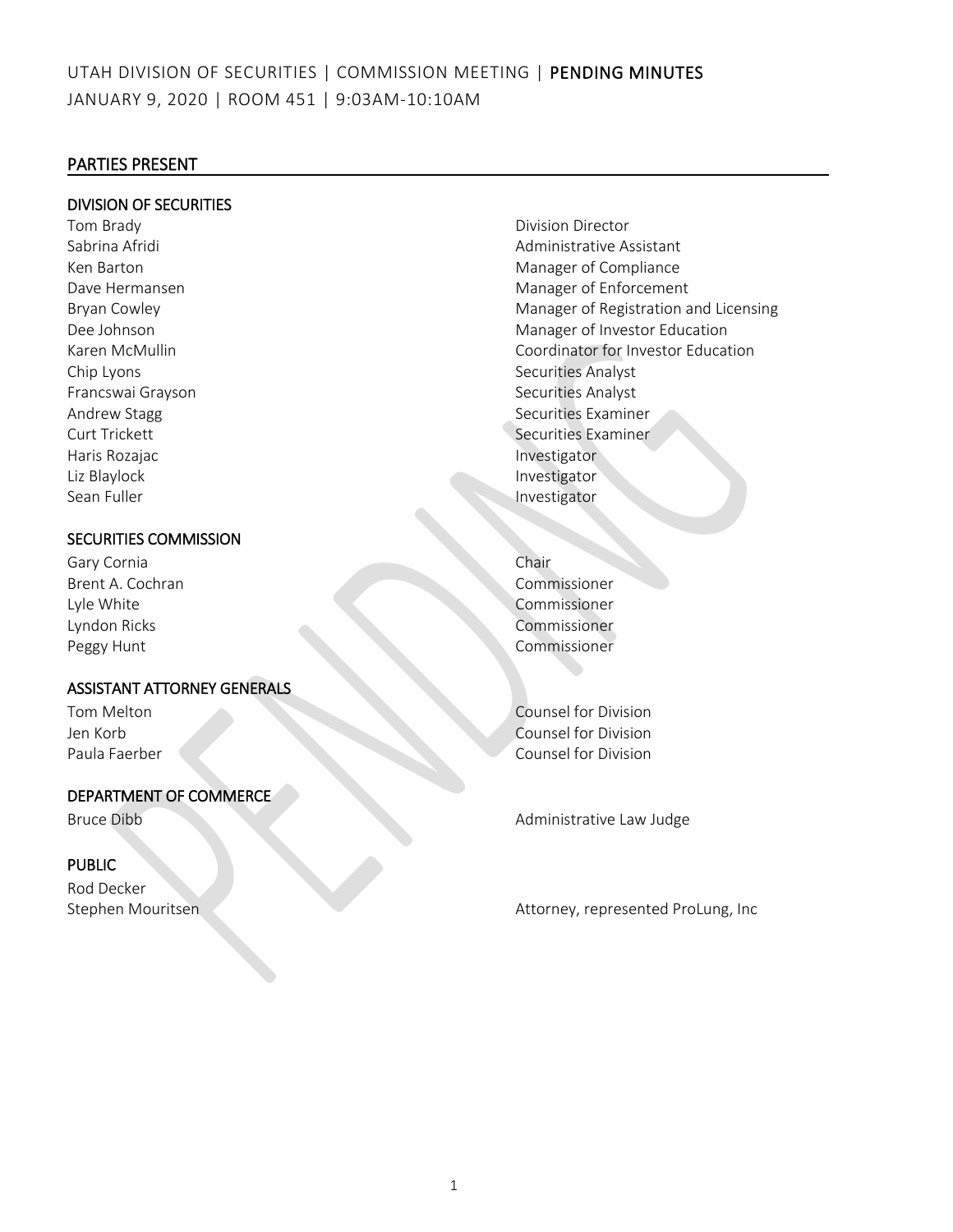| WELCOME AND CALL TO ORDER                                                                                                                                                                                                         | 9:03AM                  |
|-----------------------------------------------------------------------------------------------------------------------------------------------------------------------------------------------------------------------------------|-------------------------|
| Meeting commenced.                                                                                                                                                                                                                | Chair Gary Cornia       |
|                                                                                                                                                                                                                                   |                         |
| <b>APPROVAL OF MINUTES</b>                                                                                                                                                                                                        | <b>NOVEMBER 7, 2019</b> |
| Commissioner Brent Cochran made a motion to approve the Minutes and Commissioner and Peggy Hunt<br>seconded the motion.                                                                                                           |                         |
| $\checkmark$ The motion was approved unanimously.                                                                                                                                                                                 |                         |
|                                                                                                                                                                                                                                   |                         |
| <b>DIRECTOR'S REPORT</b>                                                                                                                                                                                                          | <b>TOM BRADY</b>        |
| <b>Complaints Increasing</b>                                                                                                                                                                                                      |                         |
| Director Tom Brady began his report by explaining over the past year and a half the Division remains focused on<br>optimizing Enforcement processes to address the significant caseload. Director Brady emphasized the Division's |                         |

ongoing support to as many victims as possible is priority.

#### Personnel

Director Tom Brady then announced all of the Division's new hires.

- Beginning with, Curt Trickett who recently joined the Division as a Securities Examiner, within the Compliance section. Mr. Trickett was a cross-country athlete at Weber State University before he graduated from University of Utah's Law school.
- $-$  Andrew Stagg, who is a newly hired Securities Examiner within the Registration and Licensing Section. Mr. Stagg completed his undergrad at Utah State University and later graduated from law school at UNLV.
- $-$  Haris Rozajac, was hired as a Securities Investigator within the Enforcement Section. Mr. Rozajac originally began with the Division as an exceptional intern. Currently, Mr. Rozajac is attending Brigham Young University (BYU) and will be graduating in April 2020 with his Masters of Public Administration (MPA).
- Lastly, the Division hired Corallee Alexander as an Intern. Ms. Alexander currently an MPA student with BYU, as well. Prior to her Graduate program, Ms. Alexander was a softball athlete with BYU-Hawaii.

### **Legislation**

Mr. Brady concluded the report with following-up on an ongoing Legislation item. The Director explained how the Division continues to work with Representative Mike McKell and Senator Dan Hemmert to run a bill on the basis of updating and clarifying provisions within the *Utah Securities Act*. Given the recent inquiries the Director has received, he anticipates blockchain technology and regulatory sandbox are practices that the Division will be engaging in.

| <b>SECTION REPORTS</b> | 9:36AM            |
|------------------------|-------------------|
| <b>COMPLIANCE</b>      | <b>KEN BARTON</b> |

# 2019 YTD Exam Statistics

Ken Barton began the Compliance report by explaining exams are related to securities licensed entities as well as agents.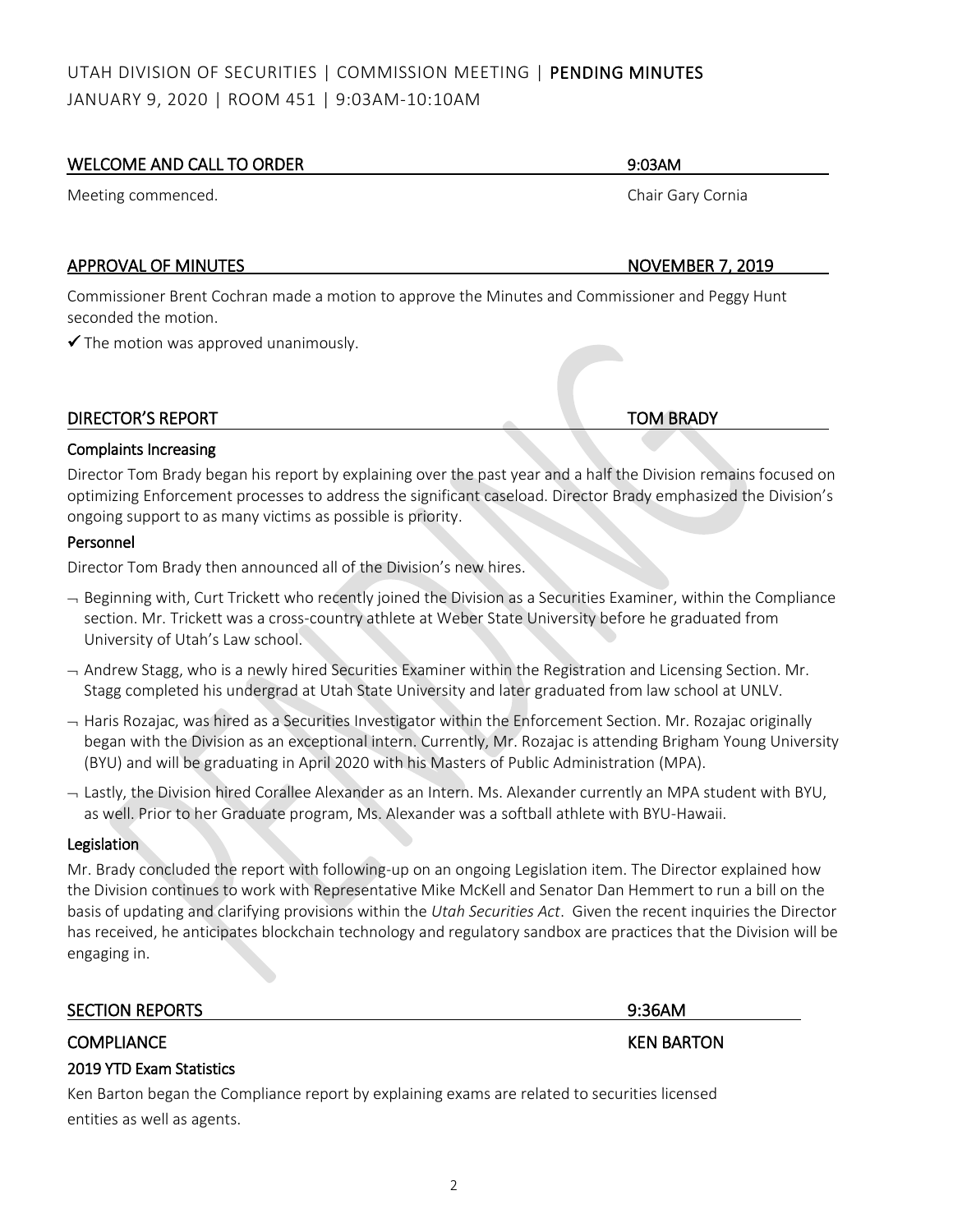- $-40$  compliance examinations, 22 of which were for-cause and opened as a result of investor complaint or Regulatory Agency Referral. Thus, for-cause exams year-to-date is 55%.
- $-18$  routine exams.
- $-$  35 new Investment Advisor licensing approval exams
- $-$  Mr. Barton finished 2019 exam statistics by explaining how the section finished 4 percentage points above average on complaint driven exams and lastly, the overall exams initiated by the Section was 61.

#### Administrative Action updates

Mr. Barton concluded his report by explaining there are 2 Administrative Actions the Compliance section is currently working on.

#### ENFORCEMENT DAVE HERMANSEN

#### **Complaints**

Mr. Hermansen began the Enforcement section report by explaining the case load involving complaints as follows:

- $-$  53 are under investigation
- $-41$  cases in the que pending investigation

#### Administrative Actions

Dave then discussed the status of Administrative Actions as follows:

- $-$  53 are under investigation
- $-15$  outstanding and 6 of which are stayed pending the outcome due to criminal actions.
- $-7$  cases in the que to be drafted
- $-$  3 outstanding Civil Filings

#### Criminal Actions

Mr. Hermansen concluded the Enforcement report by explaining the status of criminal actions as follows:

 $-$  22 cases are currently in the process of being prosecuted and 7 of which are scheduled for trial between now and the end of May 2020.

### INVESTOR EDUCATION KAREN MCMULLIN

#### Recent Statistics

Karen McMullin began the Investor Education report by explaining the Division's participation in 5 events with an audience of (approximately) 2,800.

#### Year-to-Date Events

Ms. McMullin then explained the Division's year-to-date participation as follows:

 $-$  56 events with an estimated audience of 7,122 – 39 (events) of which involved adults being 50+ years of age and primarily focused on training others to recognize financial exploitation.

#### Accomplishments

Ms. McMullin then began discussing how Investor Education successfully met 2 goals for 2019: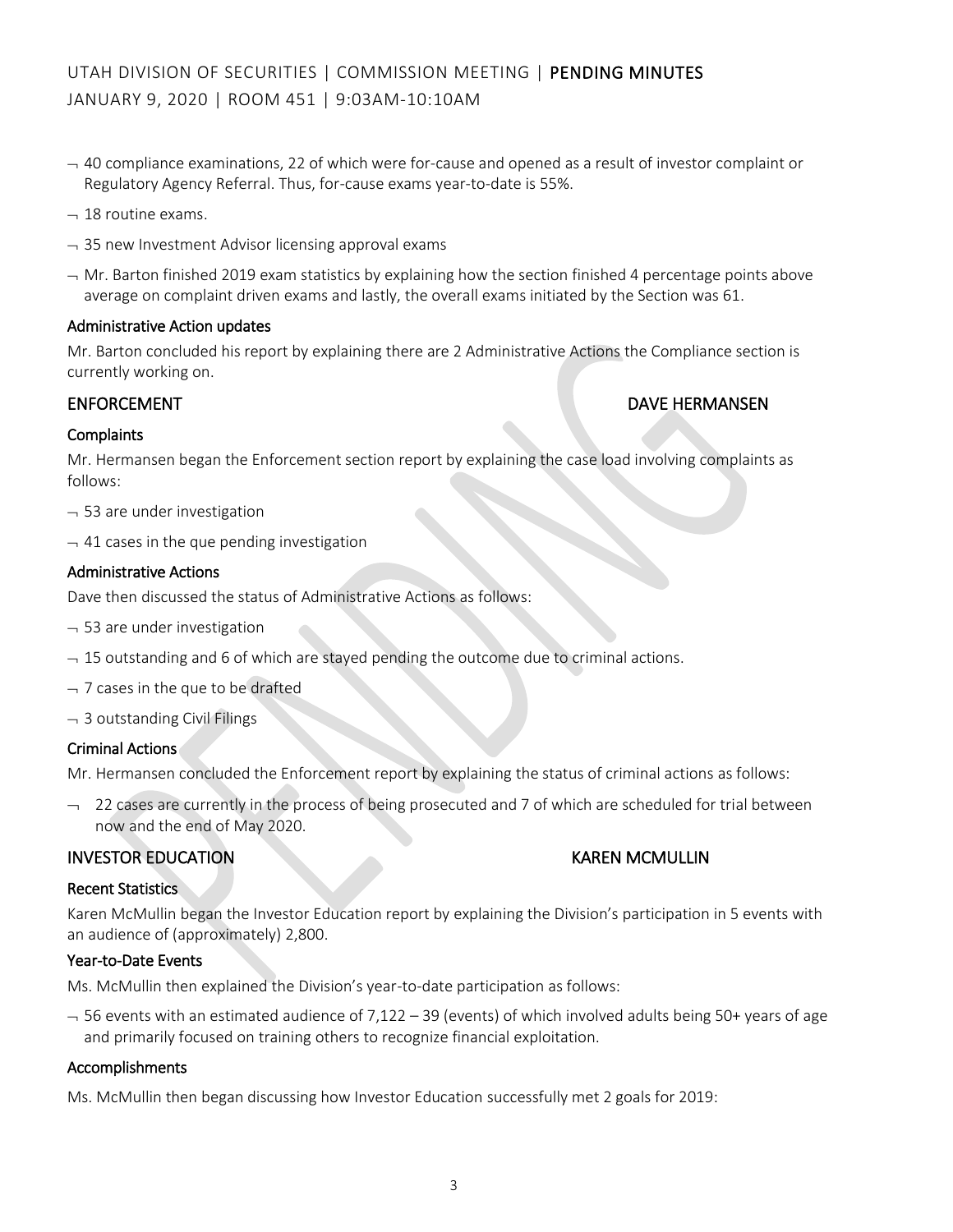- 1. Increase the Division's staff event contribution. Karen explained how this was accomplished—as 17 staff members, which included 5 interns, participated in Investor Education events by speaking or distributing educational material.
- 2. Partner with the Division of Consumer Protection. Karen discussed the success story of how the Division of Consumer Protection participated in all AARP events, in addition to the training events held for law enforcement. Furthermore, both the Divisions participated in 35 of the 40 PEHP Medicare seminars held during the Medicare open enrollment time period.

#### Educational Resources

Karen then transitioned into discussing a new brochure and the educational analysis that will shed light on elder financial exploitation.

- The redesigned brochure is titled, *Financial Exploitation Checklist.* The checklist includes 6 simple, selfevaluation questions regarding financial knowledge and retirement preparation. The interactive design appropriate for a wide variety of events, including seminars, expos and conferences.
- $-$  Karen described the analysis in depth by providing 3 points. First, adults at the age of 50+ years need increased financial education regarding their investments and retirement accounts. Secondly, adults in that same age bracket avoid material which include graphics of *very old* adults and/or use verbiage such as: *elder*, *aging* or *older*. Karen concluded the analysis with her third and final point, the same age group is making important decisions regarding their retirement assets and may profit from ongoing financial education both online and from a local non-profit agency such as the Division of Securities.

#### Upcoming Events

Karen concluded the Investor Education report by addressing the *current* 2020 events as follows:

 $-$  2020 will mark the 7<sup>th</sup> year for a successful partnership with Utah Retirement Systems (URS). URS and the Division continue to share the investor protection message with public employees who are URS members. While URS maintains their partnership with the Division's educational seminars – 15 seminars will be held throughout the state.

### REGISTRATION AND LICENSING BRYAN COWLEY

Bryan Cowley began the Registration and Licensing report by providing a complete itemization of fees collected from agents and firms due to annual registrations. Mr. Cowley explained how the Division accounted for a sum of \$8,447,480 as follows:

- $\rightarrow$  Broker Dealer Firms: 1,477 x \$200 firms brought in \$295,400
- Broker Dealer Registered Representatives: 129,003 x \$60 brought in \$7,740,180
- $\rightarrow$  Investment Adviser Firms: 1,431 x \$100 brought in \$131,000
- $-$  Investment Adviser Representatives: 5,616 x \$50 brought in \$280,800

Mr. Cowley concluded the Registration and Licensing report by emphasizing that are 1,196 Federal Covered Firms and 230 State Covered Firms (\$11,500). Thus, majority of the fees collected are from out of state firms, agents and representatives.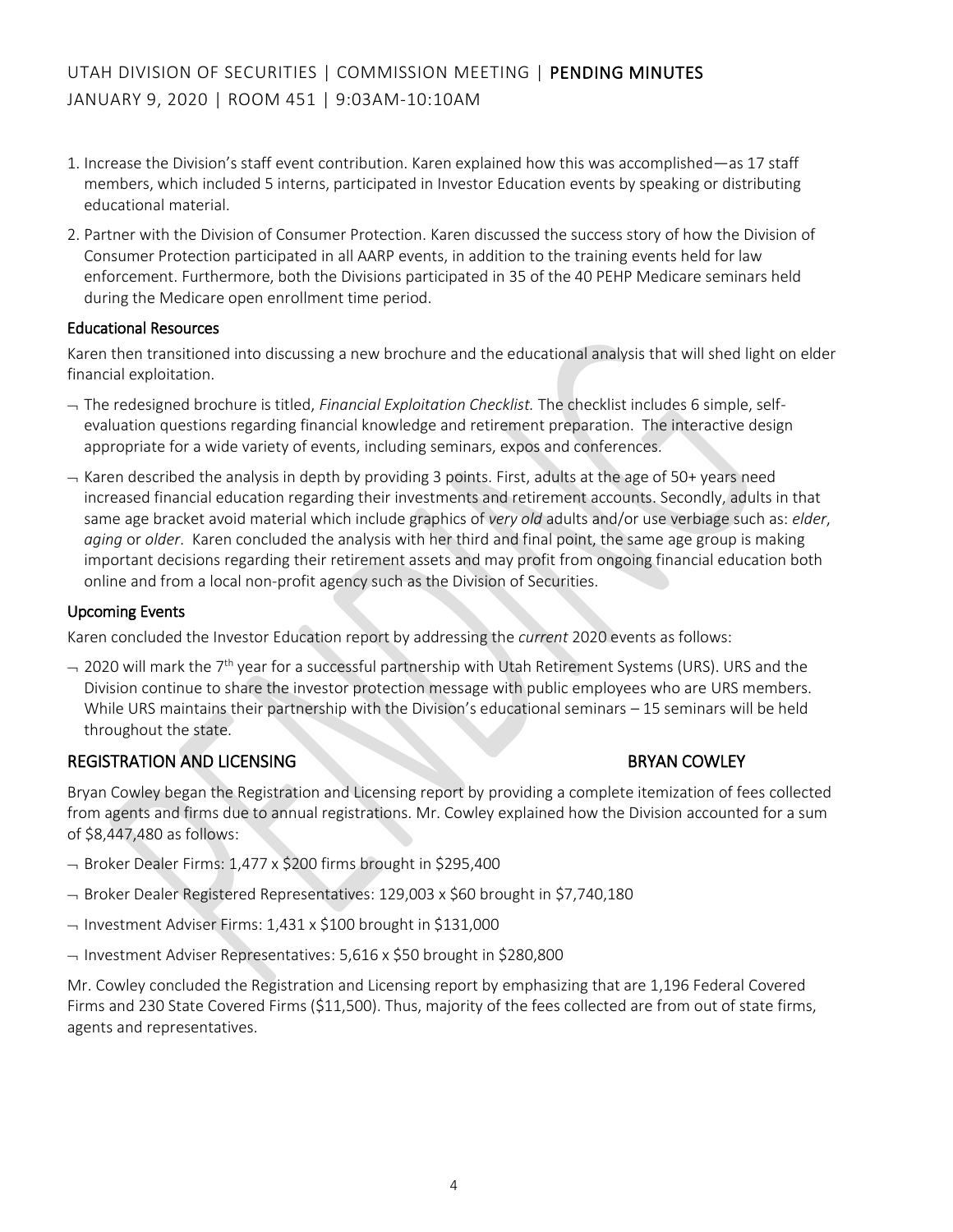|                                | In State | Out of State |
|--------------------------------|----------|--------------|
| <b>Broker-Dealers</b>          | 1.5%     | 98.0%        |
| Broker-Dealer Agents           | 5.0%     | 95.0%        |
| Investment Adviser Firms       | 80%      | 20.0%        |
| Federal Covered Advisers Firms | 7.5%     | 92.5%        |
| IA Representatives             | 65.0%    | 35.0%        |

# EDUCATION AND TRAINING FUND REPORT BRYAN COWLEY

Commissioner Brent Cochran made a motion to approve the report and Commissioner Lyle White seconded the motion.

 $\checkmark$  The Commission approved the Education and Training Fund (i.e. budget) unanimously.

# CONSIDERATION AND APPROVAL OF PROPOSED ORDERS 9:37AM

## In the matter of: Lignell, Keith | SD-17-0036

#### Stipulation and Consent Order | Presenter: Francswai Grayson

Mr. Lignell agreed to the Proposed Order and Under this Order, Mr. Lignell neither admits or denies the Division's Findings of Facts and Conclusions of Law. Mr. Lignell agrees to cease and desist from violating the Act and to comply with the requirements of the Act in all future business in this state. Mr. Lignell agrees to be barred from associating with any broker-dealer or investment adviser licensed in Utah, and from acting as an agent of any issuer soliciting investor funds in Utah. Ordered in the Criminal Action, Mr. Lignell agrees to pay restitution in the amount of \$19,000 (plus interest) to investor B.C. and \$12,500 to investor E.C. Under this Order, Mr. Lignell agrees to pay the following: \$7,500 to the Division (terms are set forth in ¶ 65) and restitution in the amount of \$10,000 to investor J.M. (terms are set forth in  $\P$  64).

Commissioner, Brent Cochran made a motion to approve the Order and Commissioner, Peggy Hunt seconded the motion.

✓ The Commission approved the Order unanimously.

## In the matter of: Mojo Fitness, LLC & Herrick, Jeffrey R. | SD-17-0037 & SD-17-0038 Stipulation and Consent Order | Presenter: Francswai Grayson

Respondents, Mojo Fitness, LLC & Jeffrey R. Herrick agreed to the Proposed Order and under this Order, Respondents neither admit or denies the Division's Findings of Facts and Conclusions of Law. Respondents agree to cease and desist from violating the Act and to comply with the requirements of the Act in all future business in this state. Respondents agrees to be barred from associating with any broker-dealer or investment adviser licensed in Utah, and from acting as an agent of any issuer soliciting investor funds in Utah. Order in the Criminal Action, Respondents agree to pay restitution in the amount of \$57,216.13. Under this Order, Respondents agree to pay \$25,000 to The Division (terms are set forth in ¶ 54).

Commissioner, Brent Cochran made a motion to approve the Order and Commissioner, Peggy Hunt seconded the motion.

 $\checkmark$  The Commission approved the Order unanimously.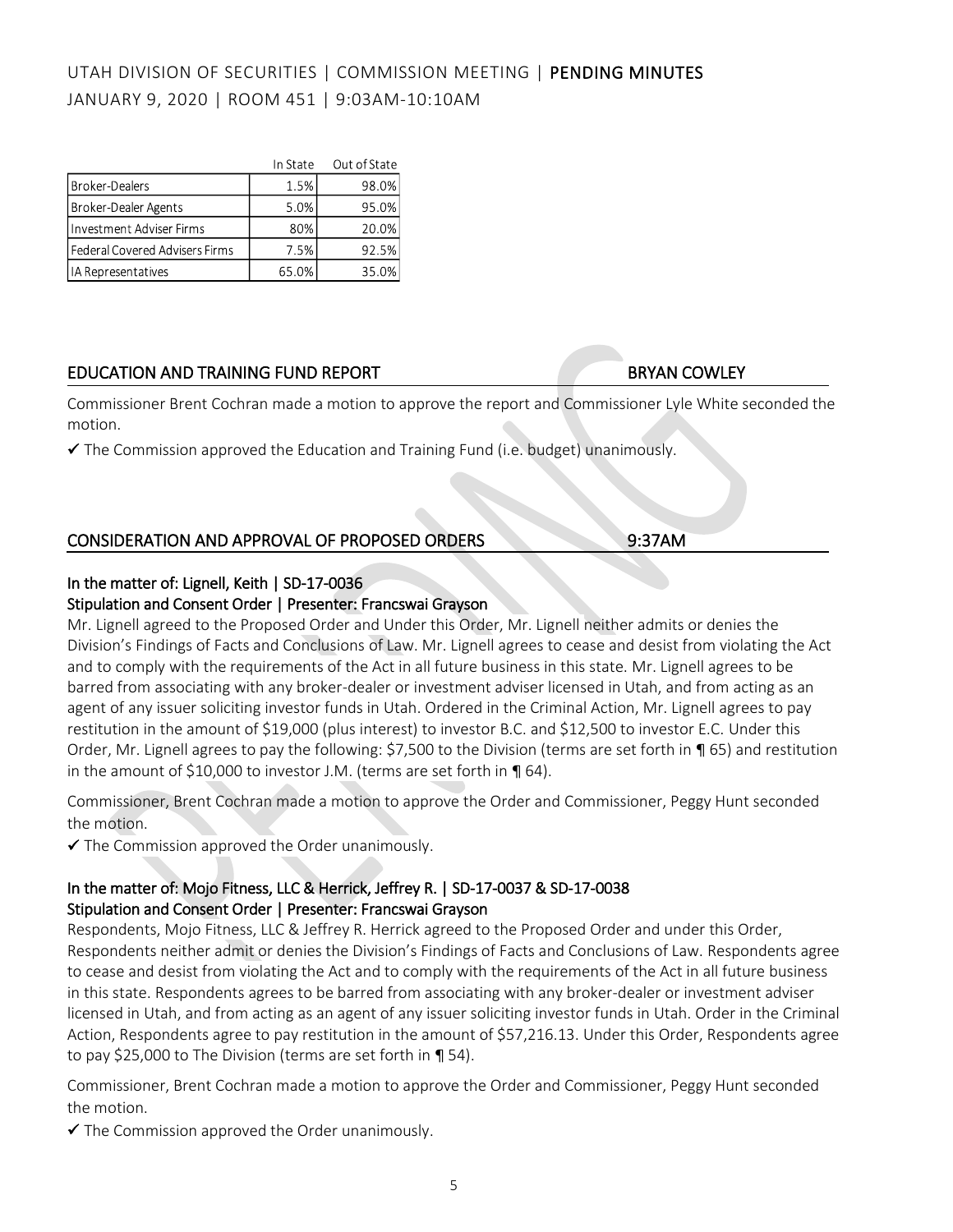#### In the matter of: Reincke, Richard Clayton | SD-18-0024 Stipulation and Consent Order | Presenter: Francswai Grayson

Mr. Reincke agreed to this Proposed Order which had been signed by his attorney, Nathan Crane. Under this Order, Mr. Reincke neither admit or denies the Division's Findings of Facts and Conclusions of Law. Mr. Reincke agree to cease and desist from violating the Act and to comply with the requirements of the Act in all future business in this state. Mr. Reincke agrees to be barred from associating with any broker-dealer or investment adviser licensed in Utah, and from acting as an agent of any issuer soliciting investor funds in Utah. Under this Order, Mr. Reincke agrees to pay \$13,000 to The Division (terms are set forth in  $\P$  47).

Commissioner, Brent Cochran made a motion to approve the Order and Commissioner, Lyle White seconded the motion.

✓ The Commission approved the Order unanimously.

# In the matter of: Johnson, Lars David | SD-18-0026

### Stipulation and Consent Order | Presenter: Francswai Grayson

Mr. Johnson agreed to this Proposed Order which had been signed by his attorney, Eric Benson. Under this Order, Mr. Johnson neither admit or denies the Division's Findings of Facts and Conclusions of Law. Mr. Johnson agree to cease and desist from violating the Act and to comply with the requirements of the Act in all future business in this state. Mr. Johnson agrees to be barred from associating with any broker-dealer or investment adviser licensed in Utah, and from acting as an agent of any issuer soliciting investor funds in Utah. Under this Order, Mr. Johnson agrees to pay \$7,500 to the Division (terms are set forth in ¶ 84).

Commissioner, Peggy Hunt made a motion to approve the Order and Commissioner, Brent Cochran seconded the motion.

✓ The Commission approved the Order unanimously.

### In the matter of: ProLung, Inc | SD-19-0014

### Stipulation and Consent Order | Presenter: Francswai Grayson

Respondent, ProLung, Inc. agreed to this Proposed Order which had been signed by their counsel, Chad S. Pehrson. Under this Order, the Respondent neither admits or denies the Division's Findings of Facts and Conclusions of Law. ProLung agrees to cease and desist from violating the Act and to comply with the requirements of the Act in all future business in this state. ProLung agrees to disclose the contents of this Order to investors and prospective investors in all future capital raising efforts and disclosure documents of ProLung, Inc. Under this Order, ProLung agrees to pay the Division a fine of \$55,000 (terms are set forth in ¶ 31).

Commissioner, Brent Cochran made a motion to approve the Order and Commissioner, Peggy Hunt seconded the motion.

 $\checkmark$  The Commission approved the Order unanimously.

## In the matter of: Arenal Energy Corporation | SD-18-0023 Default Order | Presenter: Paula Faerber

Under this Order, the Respondents are ordered to cease and desist from engaging in any further conduct in violation Act and comply with the requirements of the Act in all future business in the state of Utah; to be permanently barred from associating with any broker-dealer or investment adviser licensed in Utah. Respondents are ordered to pay the Division a fine of \$25,000 within 10 business days following this Order.

Commissioner, Peggy Hunt made a motion to approve the Order and Commissioner, Lyndon Ricks seconded the motion.

 $\checkmark$  The Commission approved the Order unanimously.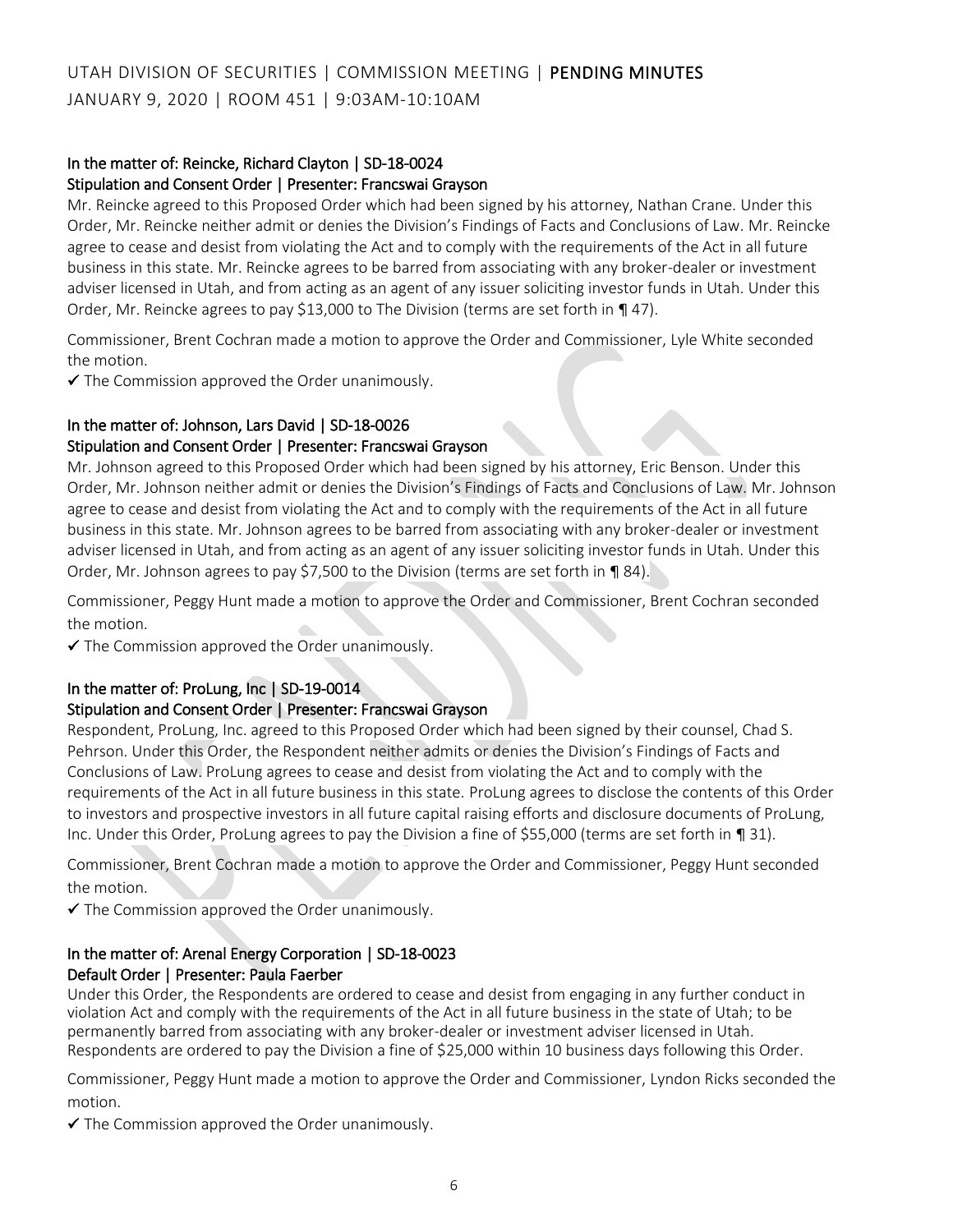# MOTION TO ADJOURN 10:10AM

Chair, Gary Cornia called for a motion to adjourn the meeting. The next scheduled Securities Commission Meeting/Hearing is March 19, 2020.